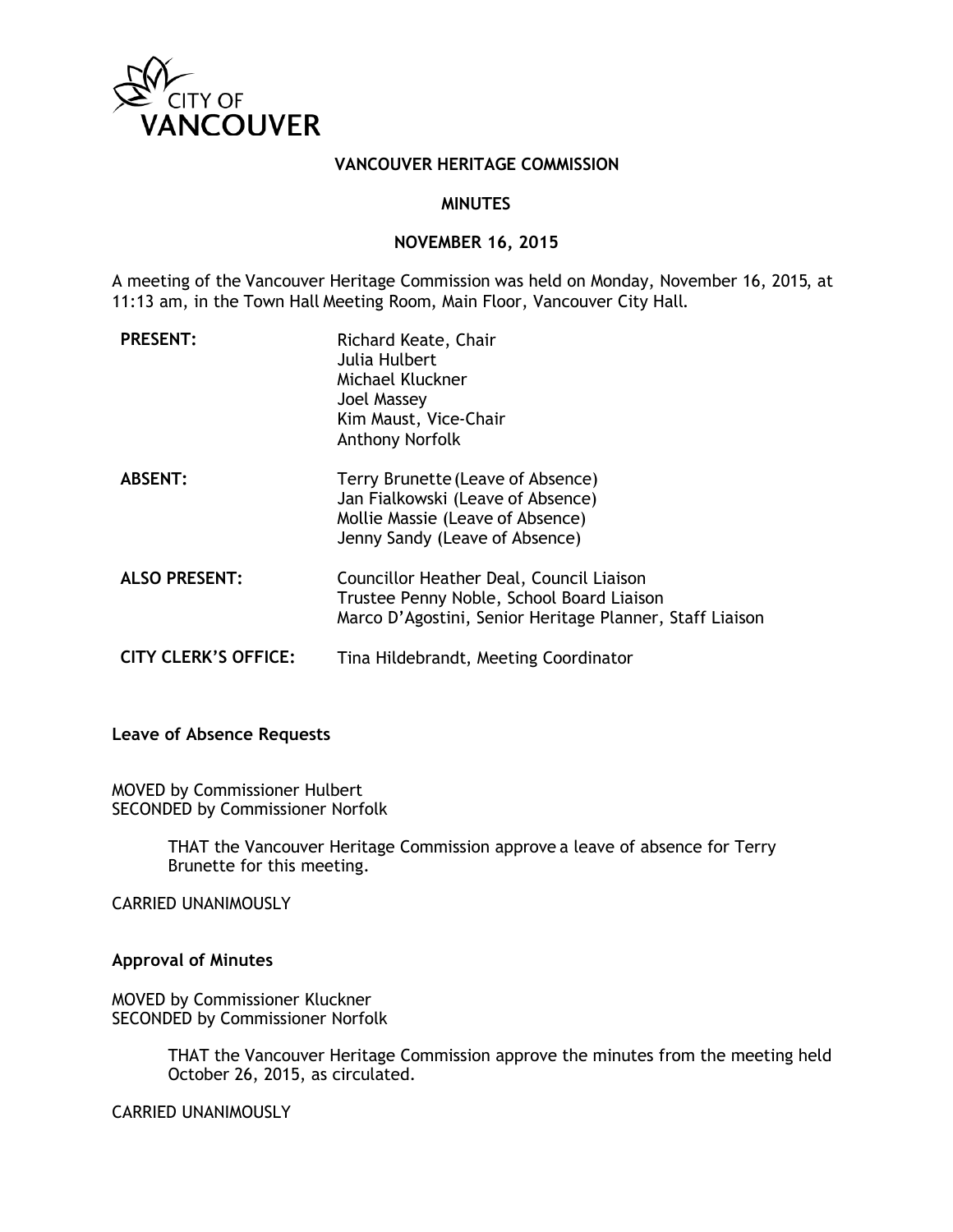## **1. Business Arising from the Minutes**

None

### **2. Heritage Action Plan Update**

Staff from City-Wide & Regional Planning and the Consultant provided an update on the implementation of the Heritage Action Plan, which included a review of the overall schedule, work program and following actions areas:

## • **Heritage Register (VHR) Upgrade**

- o Evaluation Methodology Review & Input by SOS Sub-committee
- o Emerging Gap Analysis & Strategic Directions for Potential Additions

### • **Single Family Zoning Review**

- o Overview of Analysis Conducted to Date, Issues and Options
- o Proposed Public Engagement Plan
- **Heritage Conservation Program Review**
	- o Overview of Analysis Conducted to Date and Emerging Directions for Recommendations
- **Staff:** Marco D'Agostini, Senior Heritage Planner Tanis Knowles Yarnell, Planner, Heritage Action Plan Implementation

**Consultant:** Donald Luxton, Donald Luxton & Associates

Staff and the Consultant also responded to questions and confirmed a report back at the next meeting on December 7, 2015.

*\* \* \* \* \**

*The Commission recessed at 12:15 pm and reconvened at12:25 pm.* 

*\* \* \* \* \**

## **3. Conservation Review**

**(a) 315 West 11th Avenue – 'The Doerffler House' VHR 'B' (proposed) DE419411 (Designation)**

**Issues:** Overall scheme and compatibility of new development.

**Applicant:** Wendy Andrews, The Andrews Architects Inc.

**Staff:** James Boldt, Heritage Group

Staff reviewed the application and responded to questions.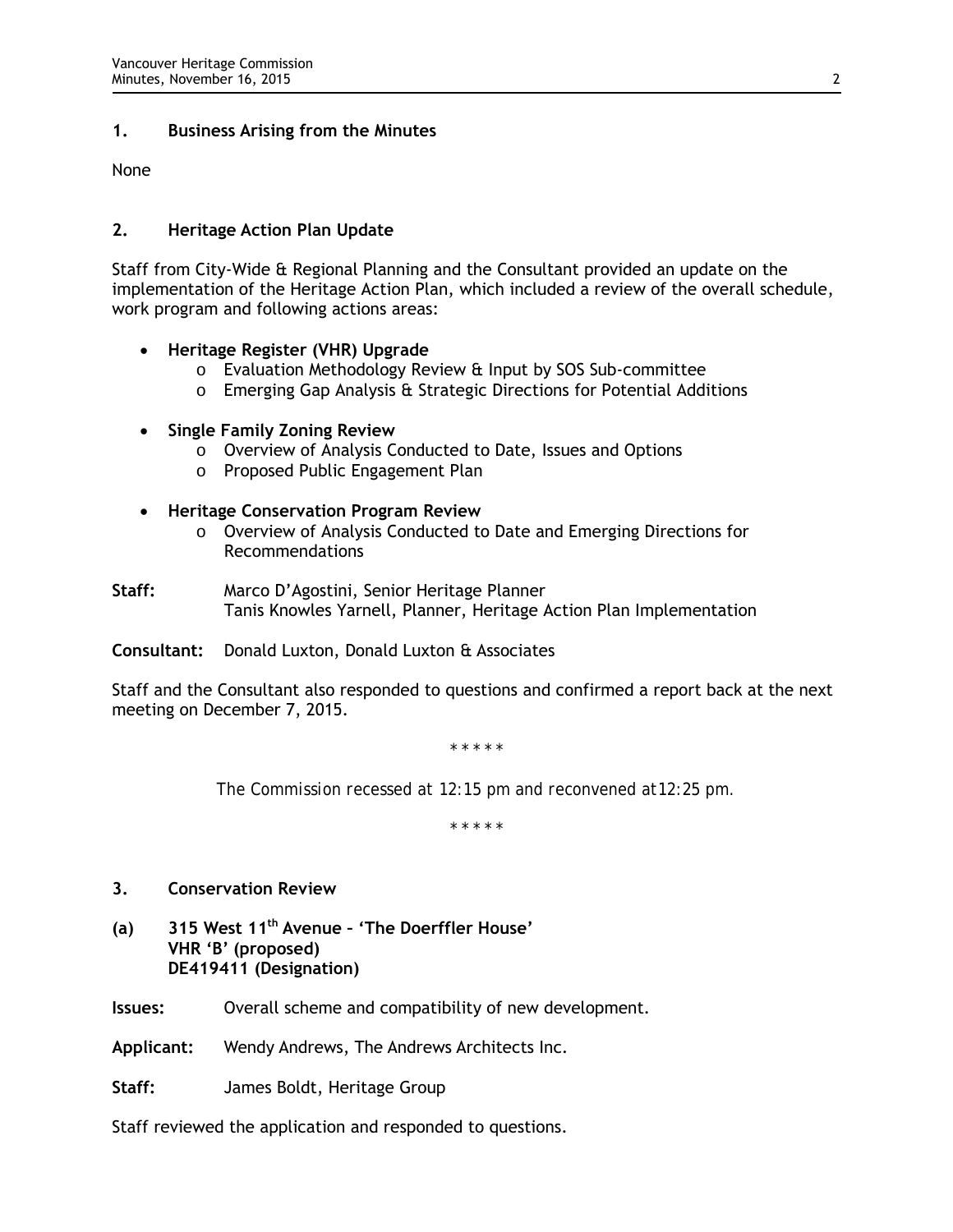MOVED by Commissioner Kluckner SECONDED by Commissioner Massey

> THAT the Vancouver Heritage Commission does not support the application to rehabilitate 315 West 11<sup>th</sup> Avenue, "The Doerffler House" as presented at its meeting on November 16, 2015, noting the number of reconfigured windows, the extensive use of HardiePanel and that the proposed addition is designed to use material not in keeping with the original building.

CARRIED UNANIMOUSLY

### **4. Chinese Society Legacy Program**

**Staff:** Helen Ma, Planner, Downtown Eastside Neighbourhoods Group Tom Wanklin, Senior Planner, Vancouver – Downtown

Planning staff provided an update on the Chinese Society Legacy Program, which included directions, objectives and funding implications. Staff also responded to questions.

MOVED by Commissioner Keate SECONDED by Commissioner Massey

> THAT the Vancouver Heritage Commission enthusiastically supports the directions and objectives of the Chinese Society Legacy Program as presented at its meeting on November 16, 2015.

CARRIED UNANIMOUSLY

### **5. New Business**

### **a) Vancouver School Board Update**

Trustee Penny Nobel provided an update on the following:

- long range facilities plan for seismic upgrading; and
- proposed uses for:
	- o the Yellow Wooden Schoolhouse at General Gordon Elementary; and
	- o Sexsmith and Douglas Elementary Schools.

She also requested an inventory on all schools with ancillary space, noting daycare as a potential use.

MOVED by Commissioner Kluckner SECONDED by Commissioner Hulbert

> THAT the Vancouver Heritage Commission receive for information a report from Trustee Penny Noble, Vancouver School Board, concerning the Seismic Upgrading Program and Vancouver Public Schools Sub-committee, as presented at its meeting on November 16, 2015

CARRIED UNANIMOUSLY